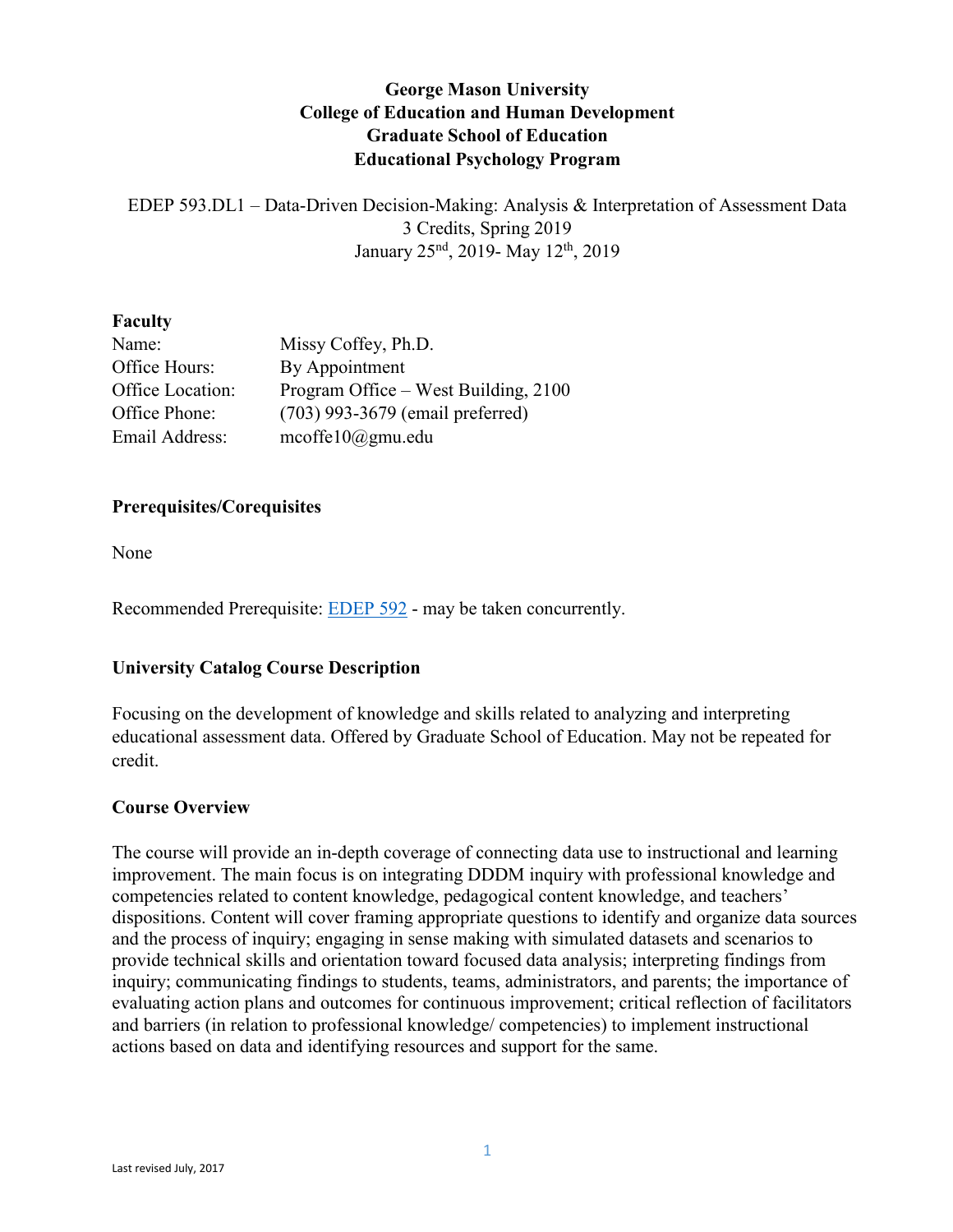Though the delivery method is entirely online, it should take you the same amount of time as other 3-credit courses. You should **expect to spend an** *average* **of 8 to 10 hours on coursework for each class session** (this includes the time you would have spent in a classroom).

## **Course Delivery Method**

This course will be delivered online (100%) using an asynchronous format via Blackboard Learning Management system (LMS) housed in the MyMason portal. You will log in to the Blackboard (Bb) course site using your Mason email name (everything before @masonlive.gmu.edu) and email password. The course site will be available on January 25th, 2019.

**Under no circumstances, may candidates/students participate in online class sessions (either by phone or Internet) while operating motor vehicles. Further, as expected in a face-to-face class meeting, such online participation requires undivided attention to course content and communication.**

## *Technical Requirements*

To participate in this course, students will need to satisfy the following technical requirements:

- High-speed Internet access with standard up-to-date browsers. To get a list of Blackboard's supported browsers see: [https://help.blackboard.com/Learn/Student/Getting\\_Started/Browser\\_Support#supported](https://help.blackboard.com/Learn/Student/Getting_Started/Browser_Support#supported-browsers)[browsers](https://help.blackboard.com/Learn/Student/Getting_Started/Browser_Support#supported-browsers) To get a list of supported operation systems on different devices see: https://help.blackboard.com/Learn/Student/Getting Started/Browser Support#tested-devices[and-operating-systems](https://help.blackboard.com/Learn/Student/Getting_Started/Browser_Support#tested-devices-and-operating-systems)
- Students must maintain consistent and reliable access to their GMU email and Blackboard, as these are the official methods of communication for this course.
- Students may be asked to create logins and passwords on supplemental websites and/or to download trial software to their computer or tablet as part of course requirements.
- The following software plug-ins for PCs and Macs, respectively, are available for free download:
	- o Adobe Acrobat Reader: <https://get.adobe.com/reader/>
	- o Windows Media Player: <https://support.microsoft.com/en-us/help/14209/get-windows-media-player>
	- o Apple Quick Time Player: [www.apple.com/quicktime/download/](http://www.apple.com/quicktime/download/)

# *Expectations*

- Course Week: Because asynchronous courses do not have a "fixed" meeting day, our week will start on Fridays, and finish on Thursdays at midnight.
- Log-in Frequency: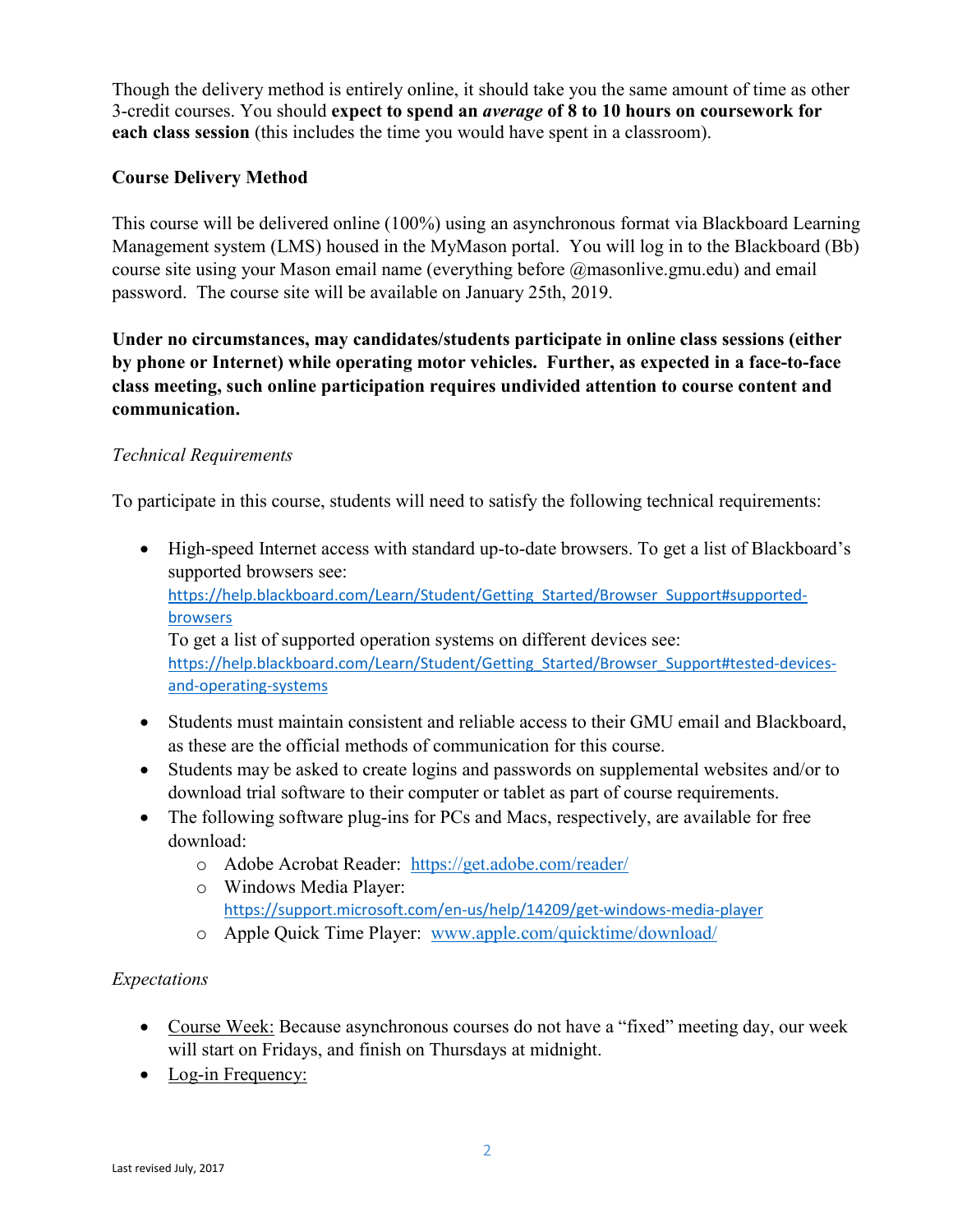Students must actively check the course Blackboard site and their GMU email for communications from the instructor, class discussions, and/or access to course materials at least three times per week.

• Participation:

Students are expected to actively engage in all course activities throughout the semester, which includes viewing all course materials, completing course activities and assignments, and participating in course discussions and group interactions.

• Technical Competence:

Students are expected to demonstrate competence in the use of all course technology. Students who are struggling with technical components of the course are expected to seek assistance from the instructor and/or College or University technical services.

• Technical Issues:

Students should anticipate some technical difficulties during the semester and should, therefore, budget their time accordingly. Late work will not be accepted based on individual technical issues.

• Workload:

Please be aware that this course is **not** self-paced. Students are expected to meet *specific deadlines* and *due dates* listed in the **Class Schedule** section of this syllabus. It is the student's responsibility to keep track of the weekly course schedule of topics, readings, activities and assignments due.

• Instructor Support:

Students may schedule a one-on-one meeting to discuss course requirements, content or other course-related issues. These meetings will be conducted via telephone or web conference. Students should email the instructor to schedule a one-on-one session, including their preferred meeting method and suggested dates/times.

• Netiquette:

The course environment is a collaborative space. Experience shows that even an innocent remark typed in the online environment can be misconstrued. Students must always re-read their responses carefully before posting them, so as others do not consider them as personal offenses. *Be positive in your approach with others and diplomatic in selecting your words*. Remember that you are not competing with classmates, but sharing information and learning from others. All faculty are similarly expected to be respectful in all communications. *(please see the online collaboration document we will add to as a class in Week 1)*

• Accommodations: Online learners who require effective accommodations to insure accessibility must be registered with George Mason University Disability Services.

## **Learner Outcomes or Objectives**

This course forms a foundation for educators to focus on analyzing and interpreting educational assessment data to make decisions in the context of current school reform initiatives (and policies) at the federal, state and local levels. Students should have deep knowledge of potential data sources and existing data in their districts or through their jobs.

As a result of this course, the educators will be able to: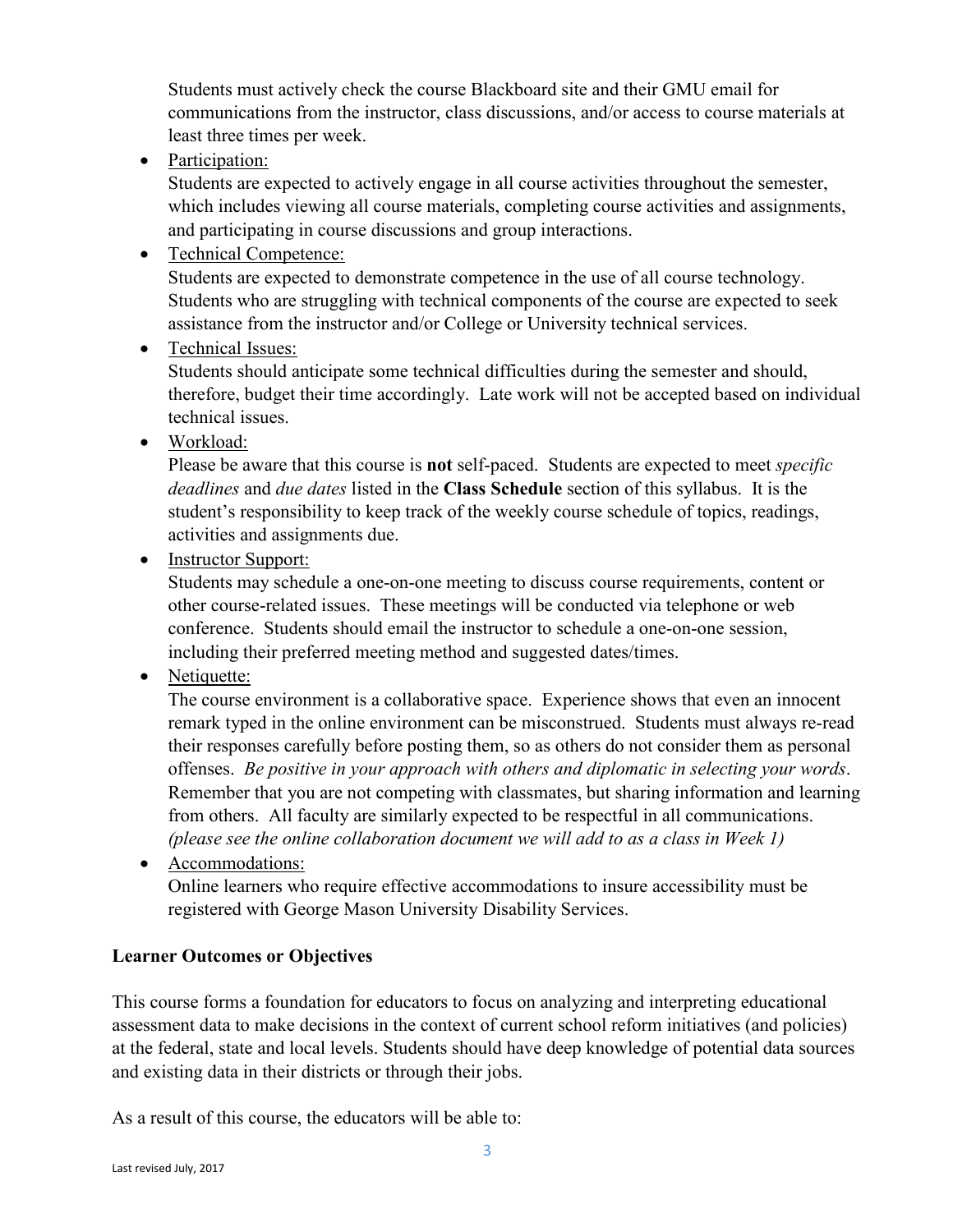- Understand the components of data-driven decision-making
- Understand and explain the differences between the conceptual frameworks underlying classroom and system level assessment data and what constitutes a valid inference from different levels and kinds of data
- Understand the connections between the data and how to interpret, explain, and use classroom, school, or system level data to make changes to teaching and or educational programs
- Relate the concepts of reliability and validity of assessment data to inferences drawn from the data and the use of appropriate analyses
- Identify and report on formative and summative assessments in published research (such as articles, monographs, reports, etc.)
- Use various data analysis techniques that are appropriate for the desired inferences and the available data
- Analyze assessment data using appropriate computer programs (e.g., EXCEL)
- Make data-driven decisions related to multiple education topics, such as instructional strategies, grading practices, or student affective constructs
- Disaggregate data to draw conclusions about sub-populations to determine how best to serve various student needs
- Explain critical issues related to the role of the analysis and interpretation of assessment data as related to social justice, collaboration, ethical leadership, innovation, and research-based practice.

## **Professional Standards**

The goal of the course is to facilitate each educator's reaching a level high of competence and professional-level understanding of assessment design practices used in making decisions related to continuous improvement in student learning. Learner outcomes are consistent with the Educational Psychology Program standards. The standards, as expressed as learner outcomes for assessment for data-driven decision making, are:

• Educators will demonstrate an understanding of principles and theories of learning, cognition, motivation, and development as they apply to a wide variety of contemporary assessment contexts.

• Educators will use their knowledge, skills, and dispositions to apply principles and theories of learning, cognition, motivation, and development to analyze and develop instruction based on sound assessment principles.

• Educators will demonstrate an understanding of the basic concepts, principles, techniques, approaches, and ethical issues involved in educational assessment.

## **Student Outcomes & Relationship to Professional Standards**

The student outcomes are informed by the Standards for Teacher Competence in Educational Assessment of Students (AFT, NCME, NEA, 1990) and the Standards for Competence in Student Assessment (AASA, NAESP, NASSP, NCME, 1990) guide the course content and emphasis for reaching the learning objectives.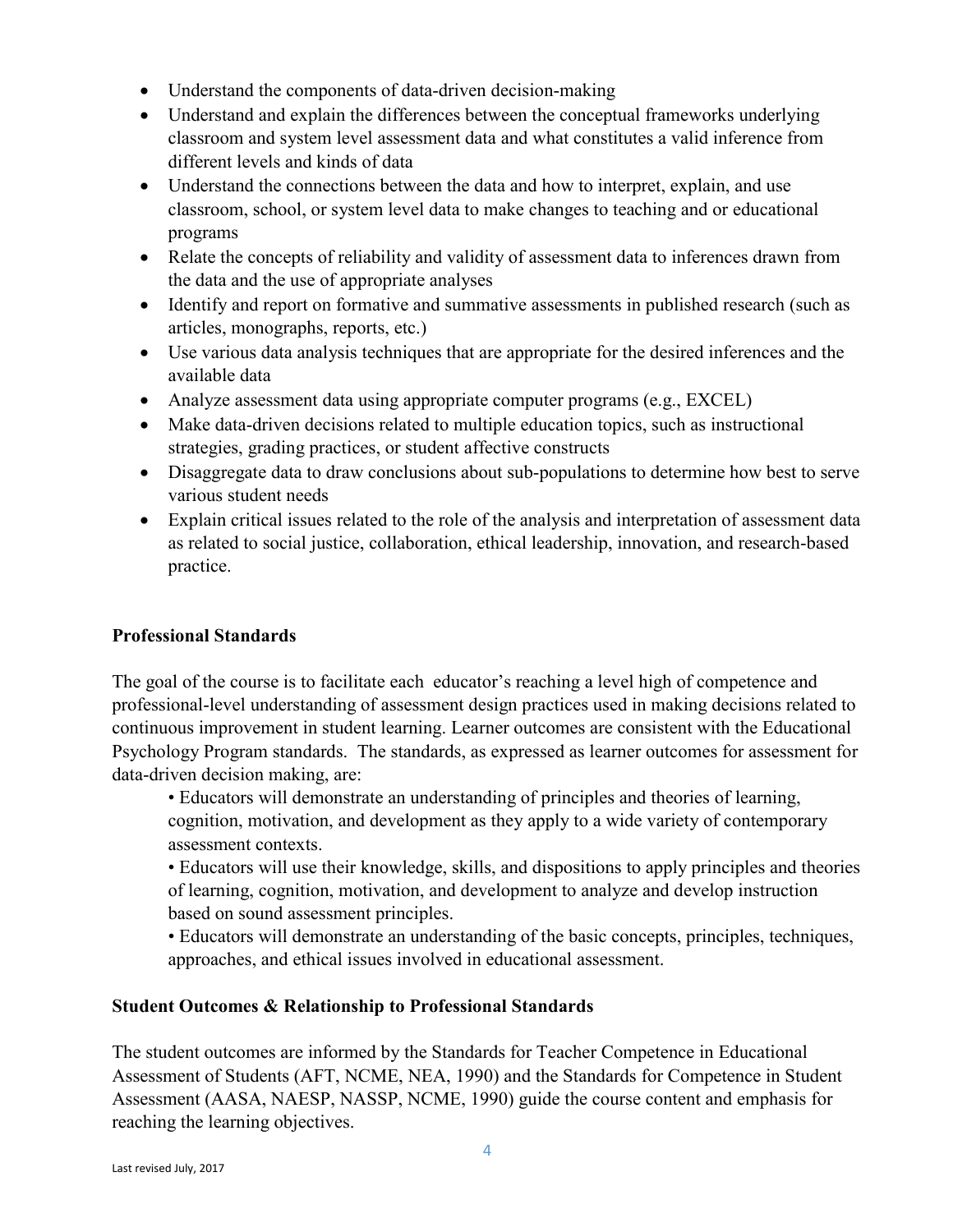Those standards deemed most relevant to addressing the learning targets for the course are those that state that educators will have the knowledge, skill and disposition to:

1. Apply basic principles of sound assessment practices for addressing specific educational needs.

2. Select assessment methods appropriate for instructional decisions.

3. Develop assessment methods appropriate for instructional decisions.

4. Recognize the implications of educational assessments for social justice in schools.

5. Discern critical issues related to the role of the design of assessments for school accountability and high stakes testing.

## **Required Texts**

Brookhart, S. M.(2016). *How to make decisions with different kinds of student assessment data*. Alexandria, VA: ASCD.

Holcomb, E. L. (2017). Getting more excited about using data( $3<sup>rd</sup> Ed$ .). Thousand Oaks, CA: Corwin

Love, N., Stiles, K. E., Mundry, S., & DiRanna, K. (2008).). *The data coach's guide to improving learning for all students*. Thousand Oaks, CA: Corwin Press.

\*CD's materials for this book can also be accessed using the following link, but you will need the book to respond to the access questions:<https://studysites.corwin.com/datacoach/>

#### **Supplementary Texts**

Selected readings will be assigned for the course and made available on Blackboard.

#### **Course Performance Evaluation**

Students are expected to submit all assignments on time in the manner outlined by the instructor (e.g., Blackboard, Tk20, hard copy). Late assignments will not be accepted without prior instructor approval. An excused late submission will at best receive a grade of B (in points) for that assignment.

- **Assignments and/or Examinations**
	- **Class Participation (112 points-14 classes; 8 points per class)** Students are expected to participate in online discussion boards and workshops in a meaningful way. Assigned readings are to be completed. Active contribution means you post in specified discussion boards and respond to classmates' posts meaningfully. Your original post is due by Mondays at11: 59 p.m. Each student is to respond to each of the original posts by Thursdays at11:59 p.m. I encourage you to respond to other posts early so dialogue can occur between the class. Participation also includes workshops when appropriate based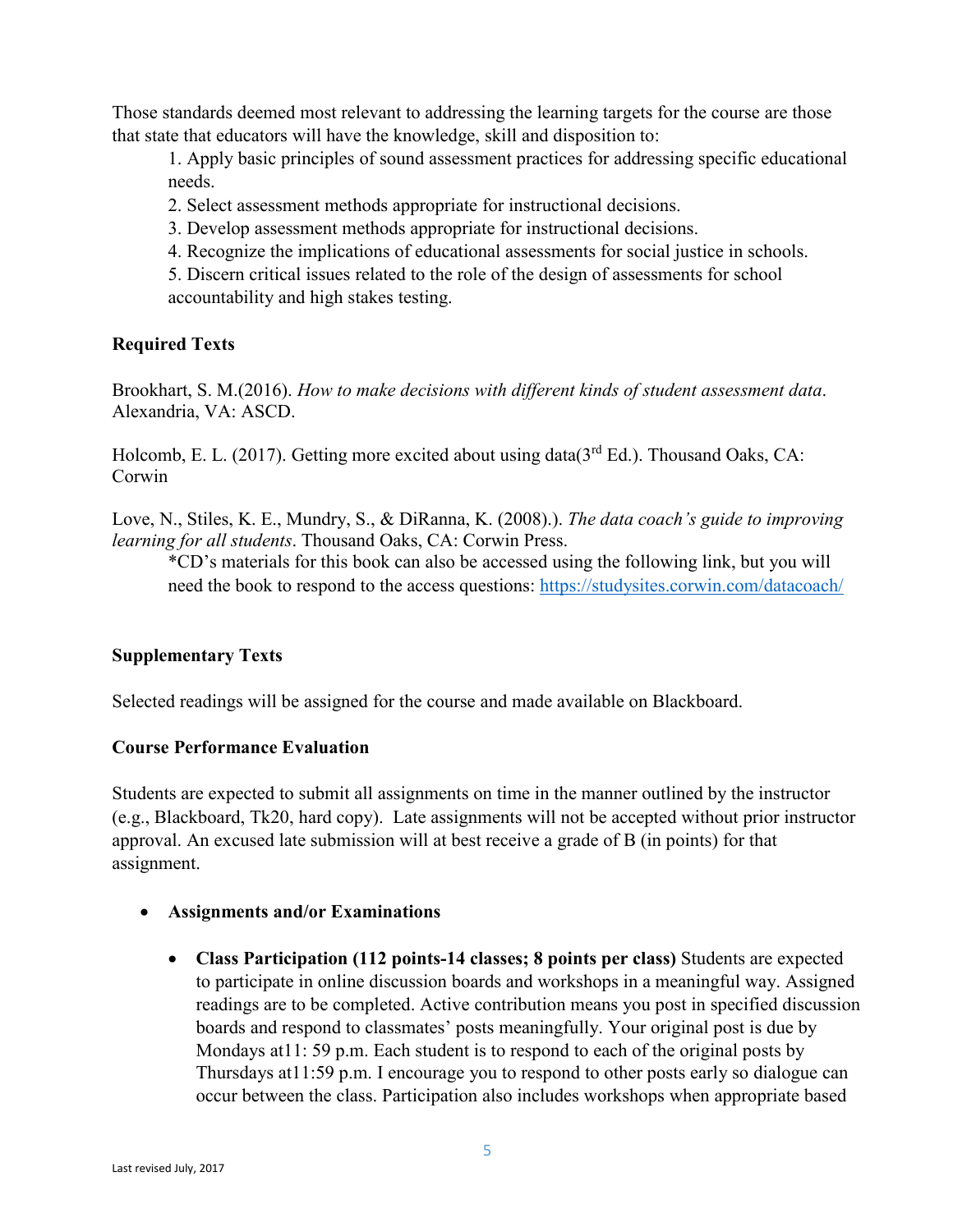on topics (please see the weekly details below for specific workshop weeks). Please review *Netiquette* in preparation for this class.

- **Module 1 Assignment- Reflection Paper (38 points)***.* Students will prepare a 4 6 page (double-spaced, 1 inch margins, APA style  $6<sup>th</sup>$  edition) reflection on their understanding on inquiry approaches to DDDM. The paper will use appropriate research in the literature, including reading assignments throughout the course, to develop a reflective essay addressing the following:
	- o What is your stance towards using data to inform decisions?
	- o What inquiry approach best aligns to your teaching or administrative style or use of data? Why?
	- o Why do you believe that the collaborative inquiry approach is used often in DDDM?
- **Module 2 Assignment- Data Coach Toolkit (60 points).** Students will prepare a data coaching toolkit using the resources used in class as well as research of their own to train on the four types of data learned to interpret in this course:
	- o Develop an introduction that provides information on how the toolkit will be used (all supported using literature and in APA style  $6<sup>th</sup>$  edition) This section should also address which of the *SLDS Data Use Standards Knowledge, Skills, and Professional Behaviors for Effective Data Use* are addressed in your toolkit.(10 pts)
	- o Provide a summary of the types of data (8 pts)
	- o A mini-lesson on how to interpret this type of data (16 points)
	- o Develop an activity to use with a set of teachers (16 pts)

A template will be provided to help you start but you should customize so it is a resource you would use. Throughout Module 2 you will provide drafts to your peers who will provide feedback for you to consider as you develop your toolkit. This will be done via videos posted of your materials and then a video response posted by your peers.

I will provide a specific rubric and a video overview at the beginning of Module 2. We will review the rubric during Week 4 to see if there are an initial questions.

• **Module 3 Assignment- DDDM Scenario Paper (40 points)** Students will read a scenario (Driven by data, Bambrick-Santoyo, 2010) and respond to four case study questions. Responses should by 1-2 pages double spaced, APA style  $6<sup>th</sup>$  edition, and use appropriate research in the literature, including reading assignments throughout the course, specifically the framework that aligns to the perspective on the case study should be reference, to present the relevant research and discuss the implications on practices.

Note: More detailed descriptions of assignments and rubrics for any Performance-Based Assessment are included at the end of the syllabus.

#### **Grading**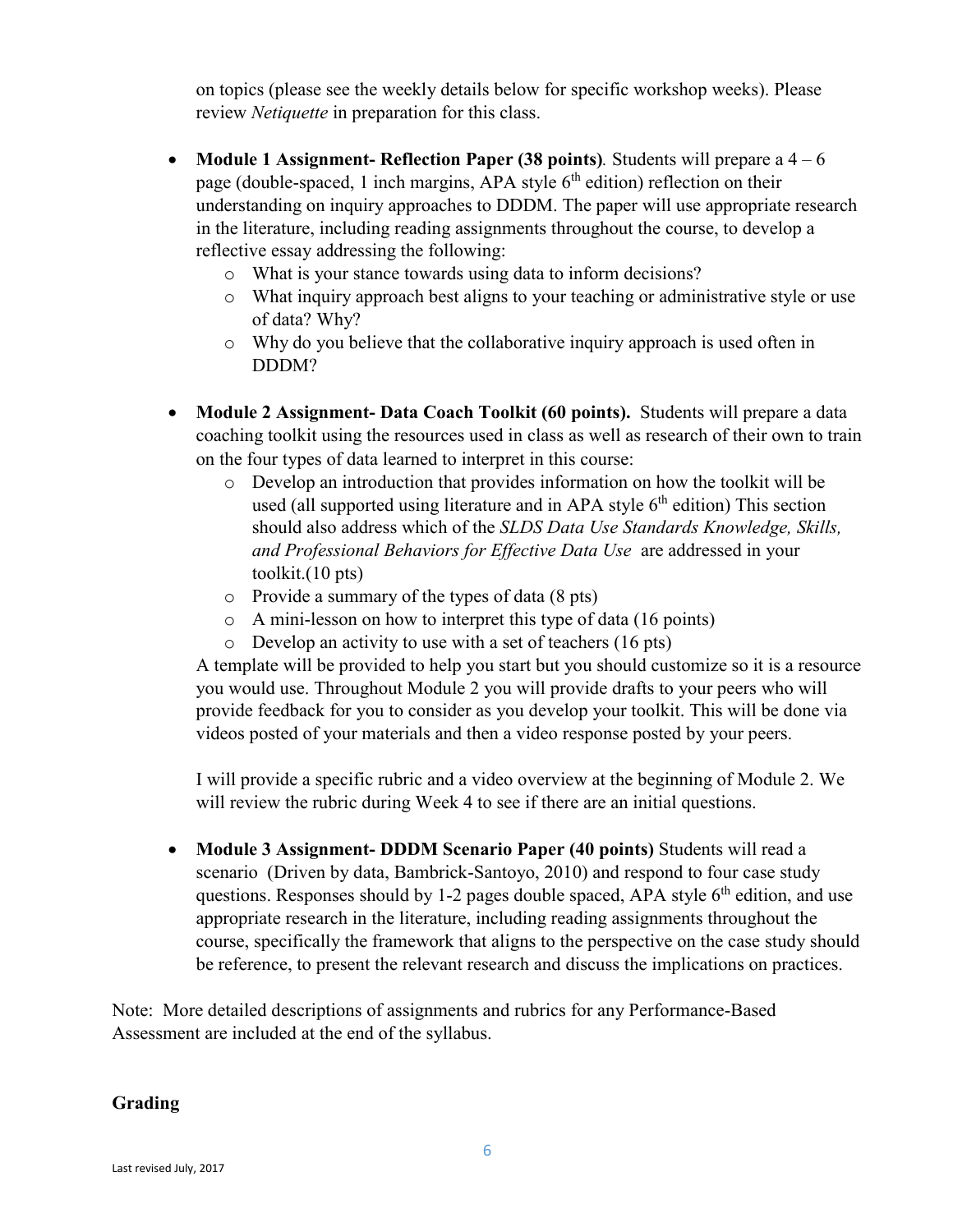There are 250 total points for the course distributed among the four assignments listed above.

## **Grading scale**:

 $A+= 245 - 250$  points  $A = 232-244$  points  $A = 225 - 231$  points  $B<sup>+</sup> = 220-224$  points  $B = 207-219$  points  $B = 200 - 206$  points  $C = 175-199$  points  $F = 174$  or fewer points

**The grade of A** is awarded for excellence, the best work in the class. An A student turns in all work on time with consistently very high standards of quality, effort, and creativity. This person produces outstanding products, shows excellent growth, and preforms exceptionally in presentations and critiques.

**The grade of B** is awarded to students who have turned in all work on time and consistently completed work of high quality. The work shows creative thinking, extra effort, and care in presentation. This person has demonstrated knowledge that surpasses the basic material and skills required by the course.

**The grade of C** is earned when all class work is turned in and the student has mastered the basic material and skills of the course. The person participated in class and demonstrated knowledge of the basic material and skills required by this course. This is the average grade in the class.

## **Professional Dispositions**

See <https://cehd.gmu.edu/students/polices-procedures/>

| <b>Weeks</b>  | <b>Topic</b>                                      | Readings/Multimedia   | <b>Activities/Assignments</b> |  |
|---------------|---------------------------------------------------|-----------------------|-------------------------------|--|
|               |                                                   |                       | Due                           |  |
|               | <b>Module 1: Inquiry based approaches to DDDM</b> |                       |                               |  |
| Week 1:       | Welcome video                                     | Holcomb (2017) Ch. 1  | <b>Blackboard Discussion</b>  |  |
| $1/25 - 1/31$ | Syllabus Overview                                 |                       | Board 1: Ice Breaker          |  |
|               | Module 1 Overview                                 | Mandinach & Gummer    |                               |  |
|               | Meet-and-greet                                    | $(2016)$ Ch. 6        |                               |  |
|               |                                                   |                       |                               |  |
|               |                                                   | Marsh, Pane, &        |                               |  |
|               |                                                   | Hamilton (2006- Rand) |                               |  |
| Week 2:       | Overview of Inquiry-Based                         | Holcomb (2017) Ch. 2  | <b>Blackboard Discussion</b>  |  |
| $2/1 - 2/7$   | Approaches                                        | &3                    | Board 2: Getting Started      |  |
|               | APA overview/tutorial                             |                       |                               |  |

# **Class Schedule**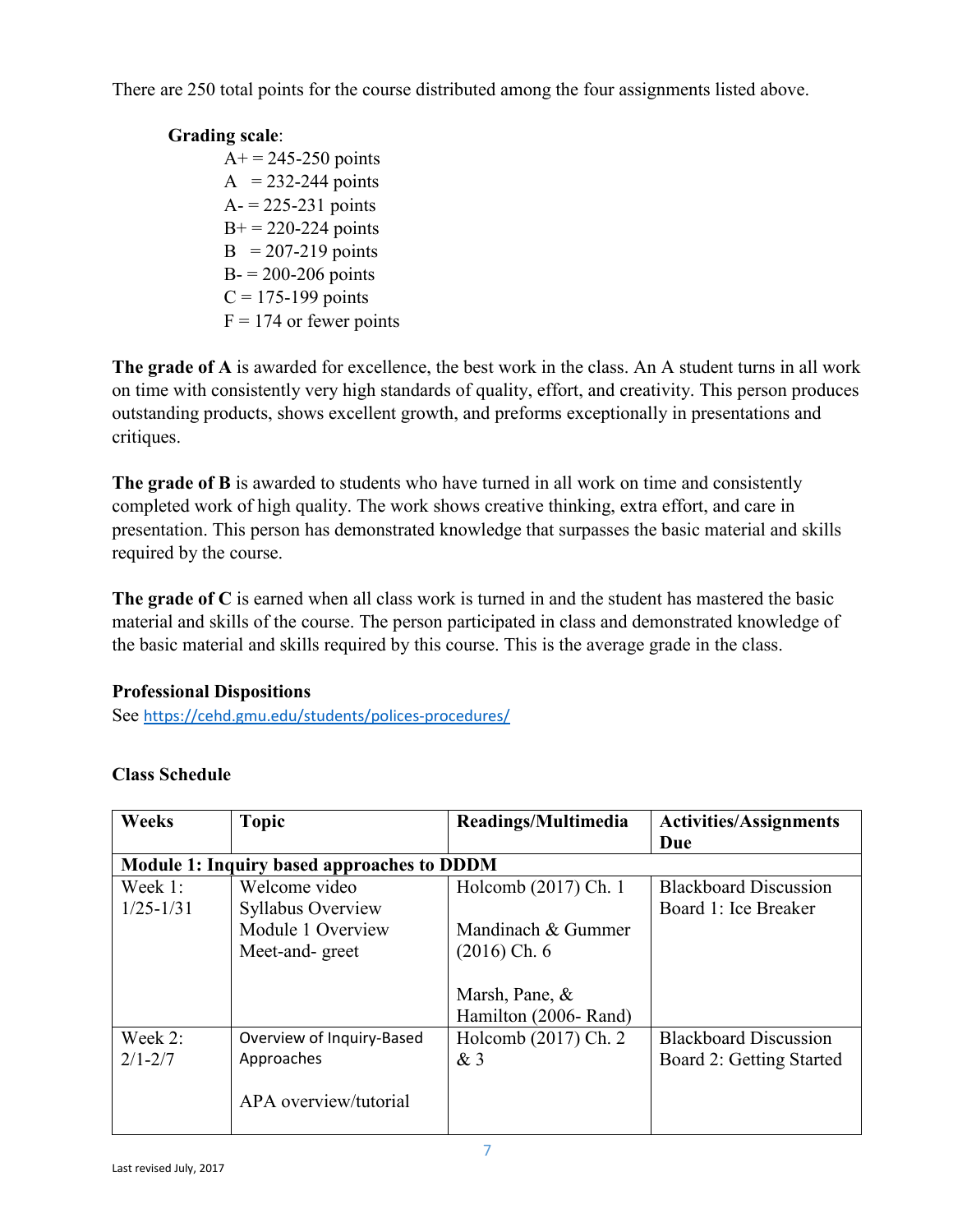| Week 3:<br>$2/8 - 2/14$  | The role of Collaborative<br>Inquiry in DDDM                                        | Collaborative inquiry<br>and data-based decision<br>making / Douglas<br>Huffman and Kelli<br>Thomas (e-reserve)<br>Love, Stiles, Mundry, &<br>DiRanna (2008) Ch. 1 &<br>$\overline{2}$ | <b>Blackboard Discussion</b><br>Board 3: Inquiry<br>approaches with a focus<br>on collaborative inquiry                                               |
|--------------------------|-------------------------------------------------------------------------------------|----------------------------------------------------------------------------------------------------------------------------------------------------------------------------------------|-------------------------------------------------------------------------------------------------------------------------------------------------------|
|                          | <b>Module 2: Data Interpretation in Education</b>                                   |                                                                                                                                                                                        |                                                                                                                                                       |
| Week 4:<br>$2/15 - 2/21$ | Module 2 Overview                                                                   | Brookhart (2016) Ch. 1                                                                                                                                                                 | <b>Blackboard Discussion</b><br>Board 4: Types of data                                                                                                |
|                          | Different Types of Data &<br>What it means to interpret                             | Holcomb (2017) Ch. 5                                                                                                                                                                   |                                                                                                                                                       |
|                          | data                                                                                | <b>SLDS</b> Data Use<br>Standards Knowledge,<br>Skills, and Professional<br><b>Behaviors for Effective</b><br>Data Use                                                                 | <b>Module 1 Assignment</b><br>Due by 2/21 at 11:59<br>p.m.: Reflection Paper<br>on Inquiry                                                            |
| Week 5:<br>$2/22 - 2/28$ | Accountability<br><b>Assessments: Aggregate</b><br>& Disaggregate level<br>analysis | Brookhart (2016) Ch. 2<br>Love, Stiles, Mundry, &<br>DiRanna (2008) Ch. 4 -<br>only tasks 6 & 7                                                                                        | <b>Blackboard Discussion</b><br>Board 5: Aggregate &<br>Disaggregate level<br>analysis<br>Workshop: Data Analysis<br>of accountability<br>assessments |
| Week 6:<br>$3/1 - 3/7$   | Accountability<br>Assessments: Strand &<br>Item level analysis                      | Love, Stiles, Mundry, &<br>DiRanna (2008) Ch. 4 -<br>only tasks 8 & 9                                                                                                                  | <b>Blackboard Discussion</b><br>Board 6: Strand & Item<br>level analysis<br>Workshop: Data Analysis<br>of accountability<br>assessments               |
| $3/8 - 3/14$             | <b>Spring Break</b>                                                                 |                                                                                                                                                                                        |                                                                                                                                                       |
| Week 7:<br>$3/15 - 3/21$ | <b>Benchmark Assessments</b><br>& Common Formative<br>Assessments                   | Brookhart (2016) Ch. 3                                                                                                                                                                 | <b>Blackboard Discussion</b><br>Board 7: Benchmark<br>Assessments & Common<br><b>Formative Assessments</b>                                            |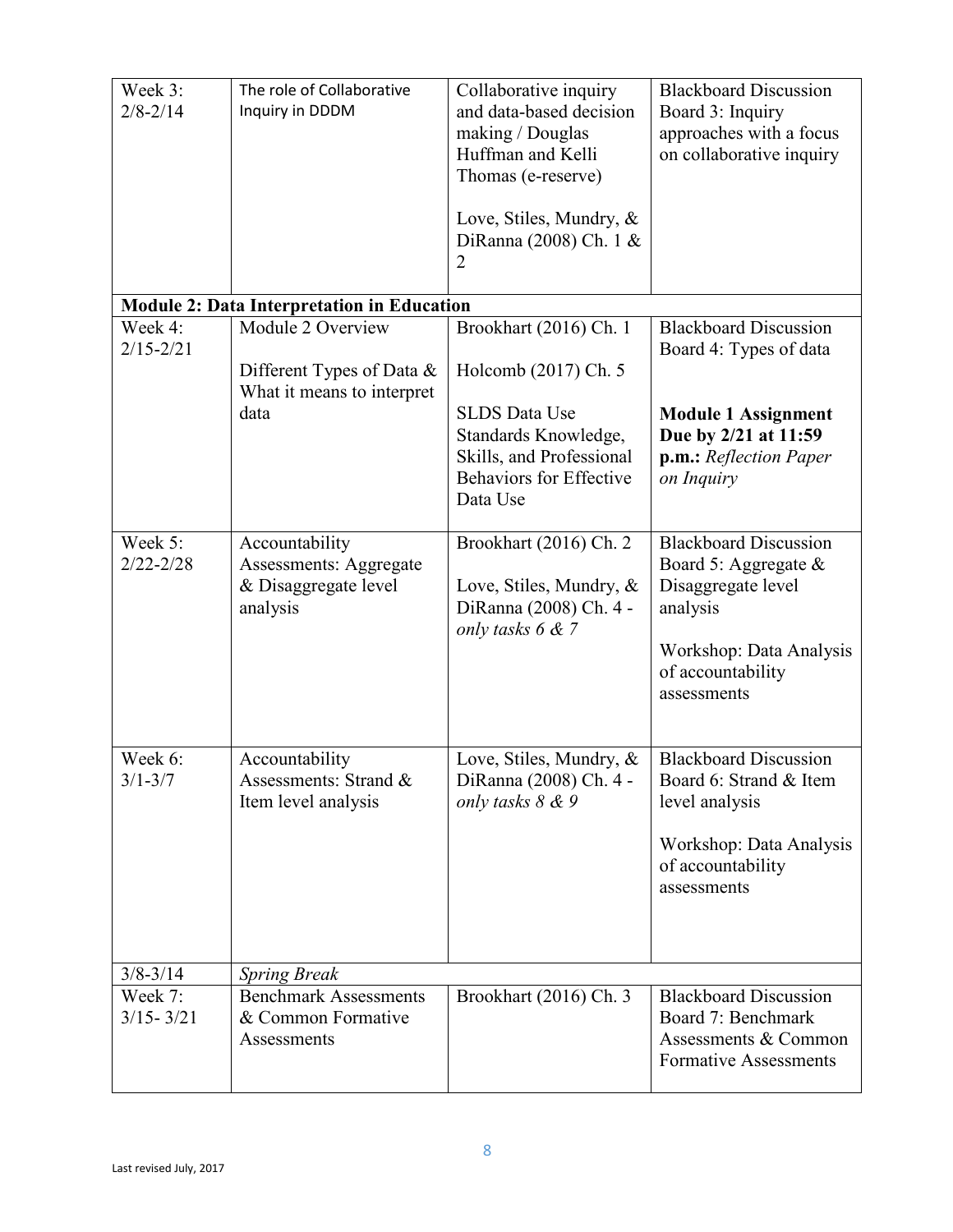|                          |                                                                 |                                                                                             | Workshop: Data Analysis<br>of benchmark<br>assessments<br>Peer-<br>Feedback/Collaborative<br>Activity-Share draft of<br>lesson and activity on<br>accountability data                                                                                                                            |
|--------------------------|-----------------------------------------------------------------|---------------------------------------------------------------------------------------------|--------------------------------------------------------------------------------------------------------------------------------------------------------------------------------------------------------------------------------------------------------------------------------------------------|
| Week 8:<br>$3/22 - 3/28$ | <b>Classroom Grades</b>                                         | Brookhart (2016) Ch. 4<br>Love, Stiles, Mundry, &<br>DiRanna (2008) Ch. 4 -<br>only task 10 | <b>Blackboard Discussion</b><br>Board 8: Classroom<br>Grades<br>Workshop: Data Analysis<br>of classroom grades<br>Peer-<br>Feedback/Collaborative<br>Activity-Share draft of<br>lesson and activity on<br><b>Benchmark Assessments</b><br>& Common Formative<br>Assessments                      |
| Week 9:<br>$3/29 - 4/4$  | Classroom Formative<br><b>Assessment Strategies</b>             | Brookhart (2016) Ch. 5                                                                      | <b>Blackboard Discussion</b><br>Board 9: Classroom<br><b>Formative Assessment</b><br><b>Strategies</b><br>Workshop: Data Analysis<br>of classroom formative<br>assessment strategies<br>Peer-<br>Feedback/Collaborative<br>Activity-Share draft of<br>lesson and activity on<br>classroom grades |
| Week 10:<br>$4/5 - 4/11$ | Creating effective data<br>visualizations for<br>interpretation | Holcomb (2017) Ch. 6                                                                        | <b>Blackboard Discussion</b><br>Board 10: Effective data<br>visualizations                                                                                                                                                                                                                       |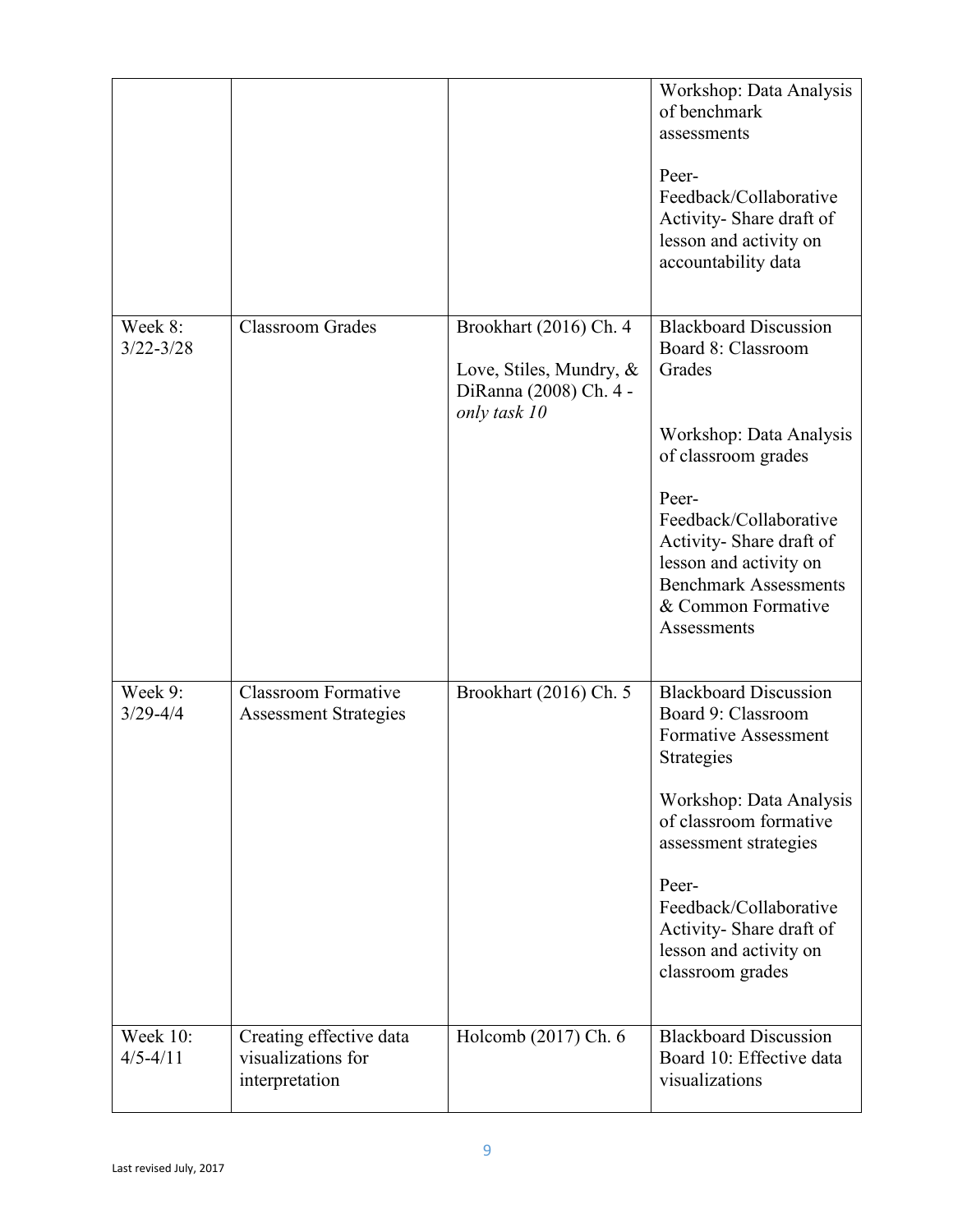|                           |                                                                                                                                      |                                                                                                                                                                                                                                           | Workshop: Creating<br>effective data<br>visualizations<br>Peer-<br>Feedback/Collaborative<br>Activity-Share draft of<br>lesson and activity on<br><b>Classroom Formative</b><br>Assessment |
|---------------------------|--------------------------------------------------------------------------------------------------------------------------------------|-------------------------------------------------------------------------------------------------------------------------------------------------------------------------------------------------------------------------------------------|--------------------------------------------------------------------------------------------------------------------------------------------------------------------------------------------|
|                           | Module 3: Taking Action as Teachers and Leaders: Communicating data to students,<br>teams, administrators, policymakers, and parents |                                                                                                                                                                                                                                           |                                                                                                                                                                                            |
| Week 11:<br>$4/12 - 4/18$ | Basing decisions on data<br>and understanding the<br>implications for social<br>justice                                              | Brookhart (2016) Ch. 6<br>& 7<br>Holcomb (2017) Ch. 4<br>& 7                                                                                                                                                                              | <b>Blackboard Discussion</b><br>Board 11: Basing<br>decisions on data, Part 1                                                                                                              |
|                           |                                                                                                                                      |                                                                                                                                                                                                                                           | <b>Module 2 Assignment</b><br>Plan Due by 4/18 by<br>11:59 p.m.: Data<br>Coaching Toolkit                                                                                                  |
| Week 12:<br>$4/19 - 4/25$ | Basing decisions on data                                                                                                             | Bambrick-Santoyo<br>$(2010)$ Ch. 3<br>Watch: The Data-<br><b>Informed District:</b><br>Research on How<br><b>Educators Use Data</b><br>to Inform Practice<br>(Webinar)                                                                    | <b>Blackboard Discussion</b><br>Board 12: Basing<br>decisions on data, Part 2<br>Workshop: Scenario<br>Review                                                                              |
| Week 13:<br>$4/26 - 5/2$  | <b>Ethical Considerations</b>                                                                                                        | Legal dimensions of<br>using employee and<br>student data to make<br>decisions / R. Lance<br>Potter and Jacqueline A.<br>Stefkovich (e-reserve)<br>Ethics based decision<br>making by educational<br>leaders/ P.T. Begley (e-<br>reserve) | <b>Blackboard Discussion</b><br>Board 13: Ethical<br>Considerations<br>Workshop: Ethical<br>Scenario                                                                                       |
| Week 14:<br>$5/3 - 5/9$   | Review and Wrap Up                                                                                                                   | Brookhart (2016) Ch. 8                                                                                                                                                                                                                    | <b>Blackboard Discussion</b><br>Board 14: Course<br>reflection                                                                                                                             |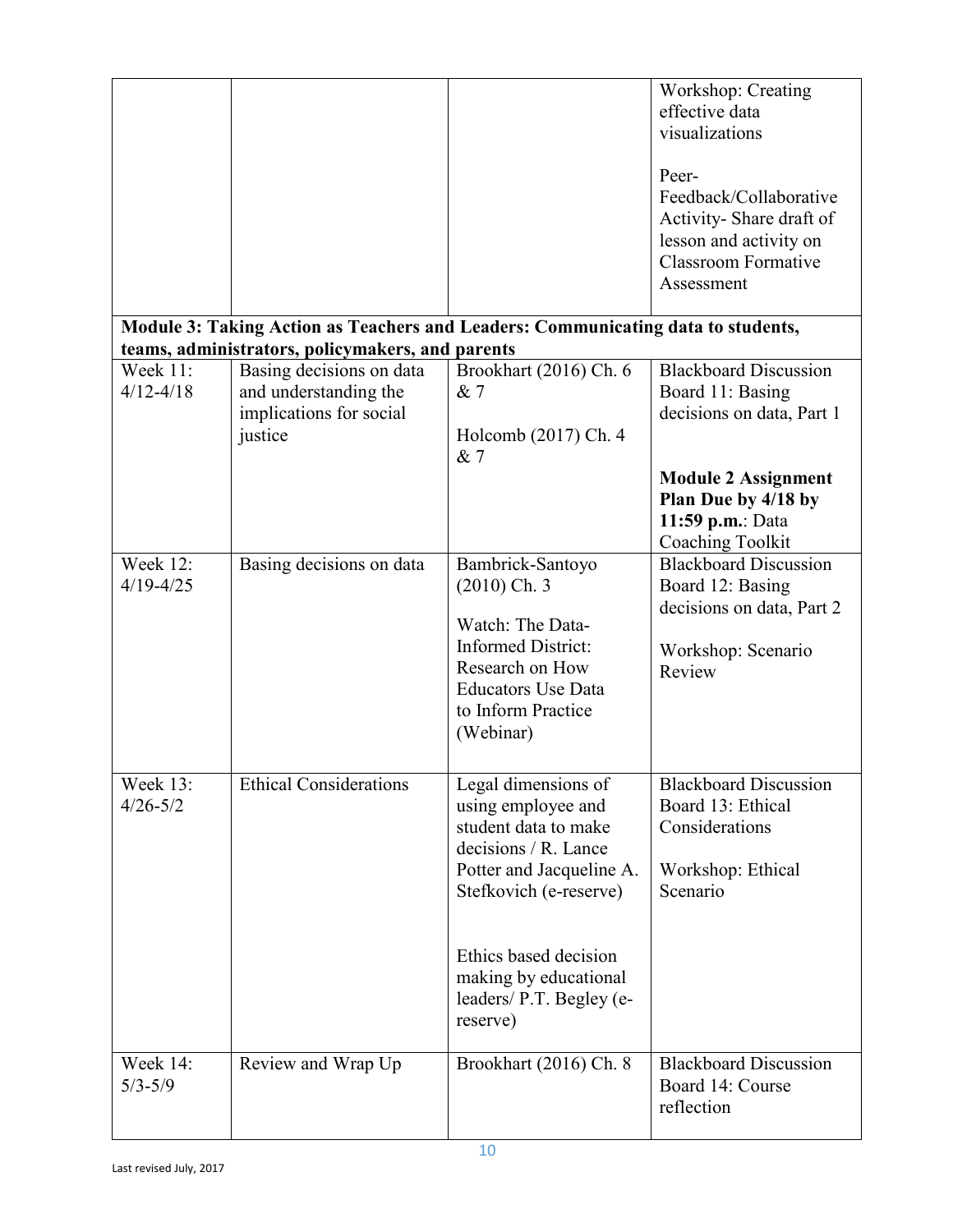|  | Module 3 Due 5/12 by |
|--|----------------------|
|  | 11:59 p.m.: $DDDM$   |
|  | Scenario Essays      |

Note: Faculty reserves the right to alter the schedule as necessary, with notification to students.

# **Core Values Commitment**

The College of Education and Human Development is committed to collaboration, ethical leadership, innovation, research-based practice, and social justice. Students are expected to adhere to these principles: [http://cehd.gmu.edu/values/.](http://cehd.gmu.edu/values/)

# **GMU Policies and Resources for Students**

# *Policies*

- Students must adhere to the guidelines of the Mason Honor Code (see <https://catalog.gmu.edu/policies/honor-code-system/>).
- Students must follow the university policy for Responsible Use of Computing (see [http://universitypolicy.gmu.edu/policies/responsible-use-of-computing/\)](http://universitypolicy.gmu.edu/policies/responsible-use-of-computing/).
- Students are responsible for the content of university communications sent to their Mason email account and are required to activate their account and check it regularly. All communication from the university, college, school, and program will be sent to students **solely** through their Mason email account.
- Students with disabilities who seek accommodations in a course must be registered with George Mason University Disability Services. Approved accommodations will begin at the time the written letter from Disability Services is received by the instructor (see <https://ds.gmu.edu/>).
- Students must silence all sound emitting devices during class unless otherwise authorized by the instructor.

# *Campus Resources*

- Support for submission of assignments to Tk20 should be directed to  $\frac{tk20\text{help@gmu.edu}}{k20}$  or [https://cehd.gmu.edu/aero/tk20.](https://cehd.gmu.edu/aero/tk20) Questions or concerns regarding use of Blackboard should be directed to [http://coursessupport.gmu.edu/.](http://coursessupport.gmu.edu/)
- For information on student support resources on campus, see <https://ctfe.gmu.edu/teaching/student-support-resources-on-campus>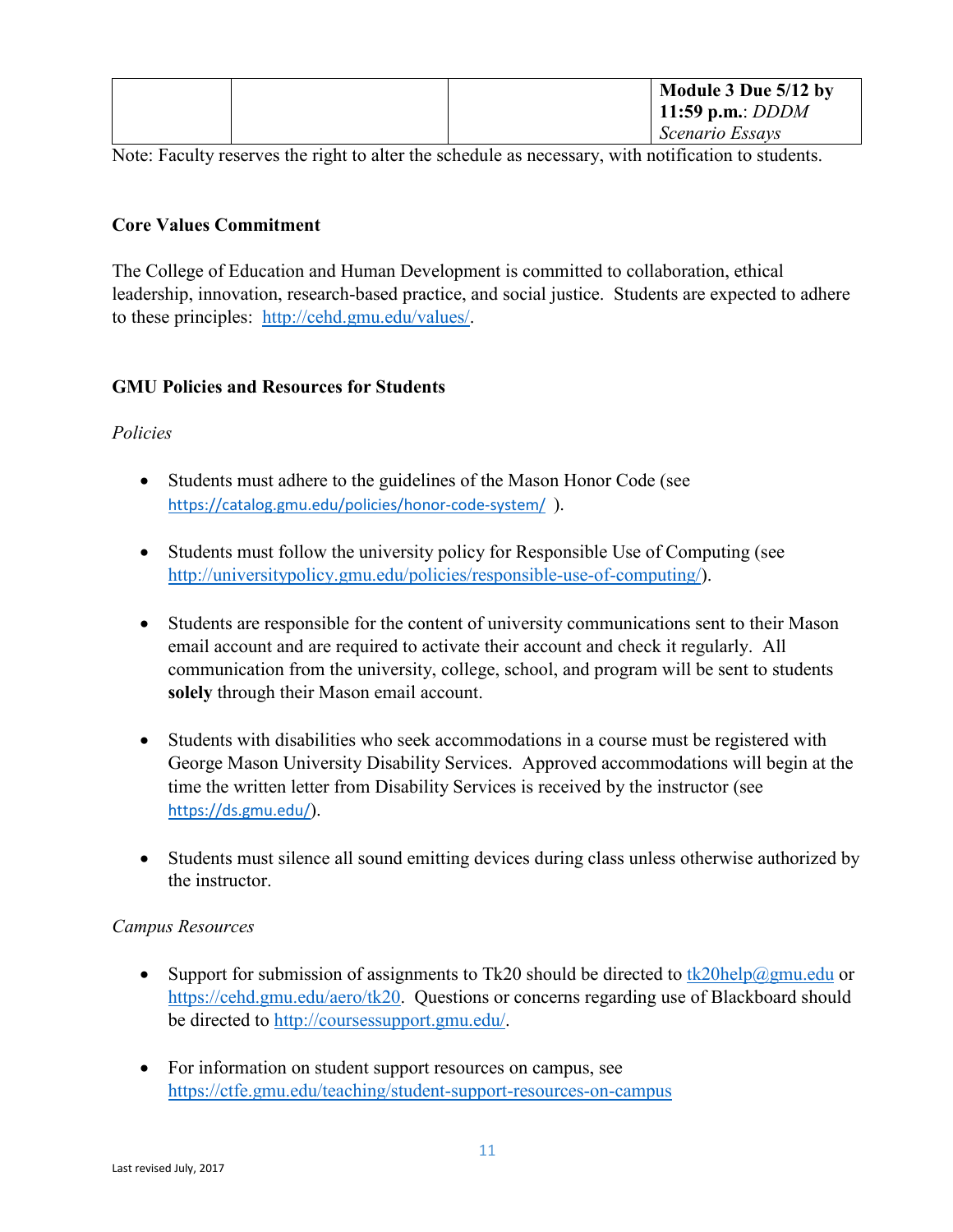**For additional information on the College of Education and Human Development, please visit our website<https://cehd.gmu.edu/students/> .**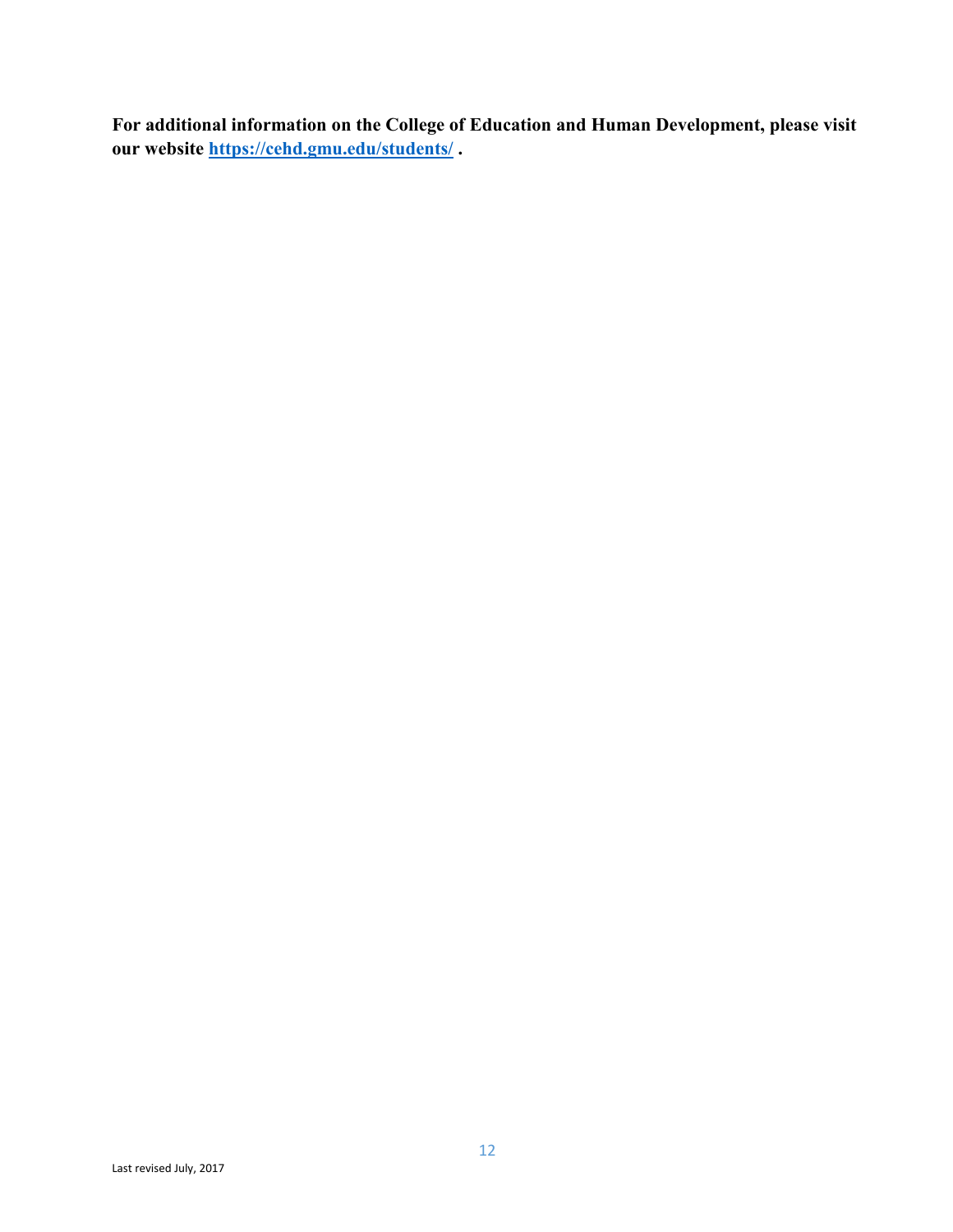## **Rubric: Class Participation**

Student participation is imperative to student learning and a successful class. The following rubric outlines how student participation scores will be determined in this course. All students are expected to demonstrate specific characteristics and actions throughout the semester. The quality and quantity of these actions will determine the points assigned for participation.

#### **Students are expected to:**

- a) Be well prepared for class by completing assigned readings.
- b) Participate fully in class activities and assignments take an active part in small and large group online discussions (without dominating the conversations).
- c) Discussion Board: Make insightful comments, which are informed by required readings and demonstrate reflection on those readings. Specifically, students should come to the asynchronous class with questions, comments, and thoughts on the current readings.
- d) Treat class activities, group discussions, and class discussions as important components of the course, showing respect for fellow classmates and the course material.

#### **Each of these criteria will be assessed on a 5-point scale.**

- 8 = Student *consistently* demonstrated the criterion throughout the lesson.
- 6 = Student *frequently* demonstrated the criterion throughout the lesson.
- 4 = Student *intermittently* demonstrated the criterion throughout the lesson.
- 2 = Student *rarely* demonstrated the criterion throughout the lesson.
- 0 = Student *did not* demonstrate the criterion throughout the lesson.

#### **The participation grade will be calculated as the sum of points for each criterion.**